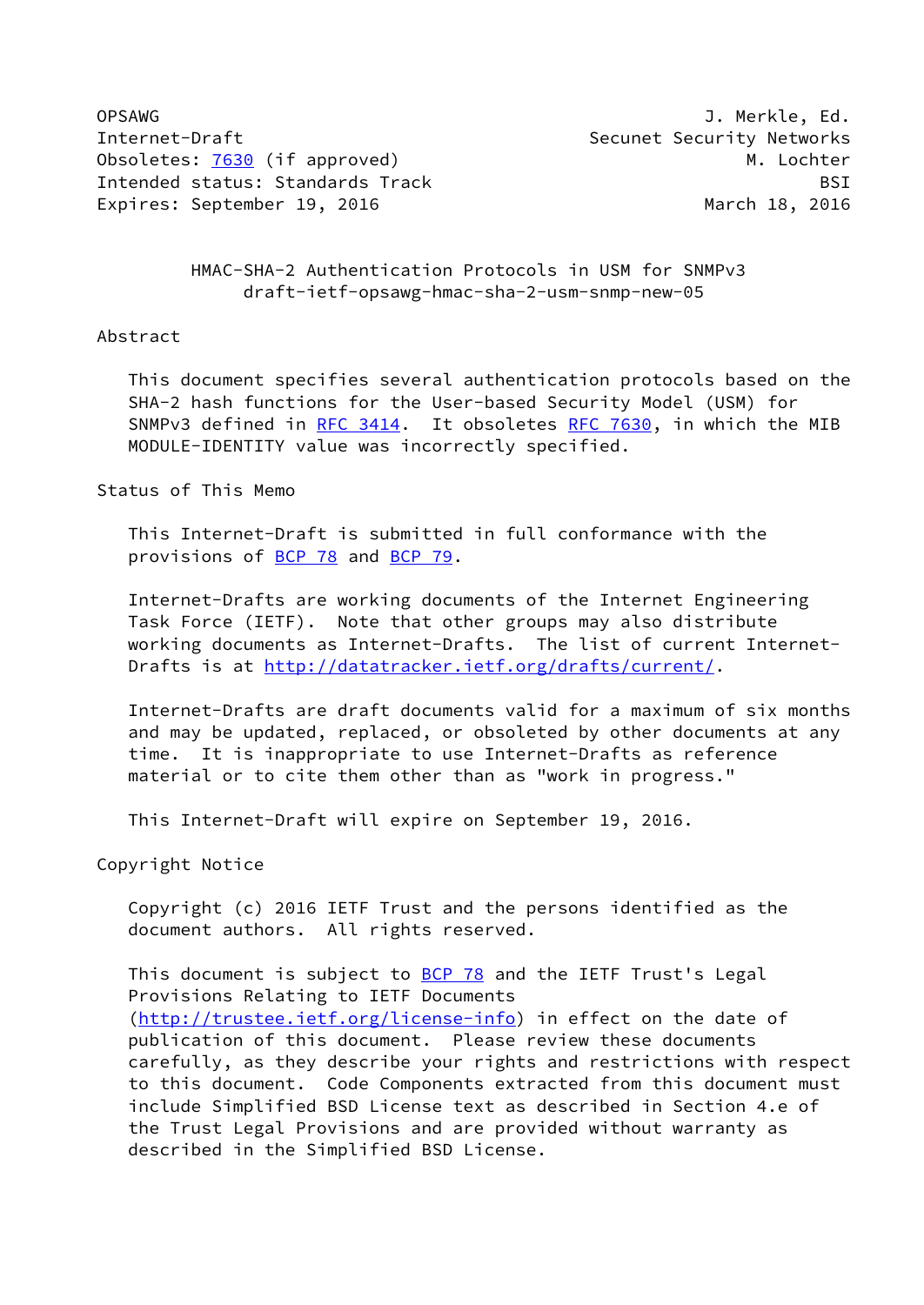<span id="page-1-1"></span>Internet-Draft HMAC-SHA-2\_Auth\_USM\_new March 2016

# Table of Contents

| $\perp$ .                                                                                                                                                                                                                                                                                                                                                                                                                                                                                                   | $\overline{2}$ |
|-------------------------------------------------------------------------------------------------------------------------------------------------------------------------------------------------------------------------------------------------------------------------------------------------------------------------------------------------------------------------------------------------------------------------------------------------------------------------------------------------------------|----------------|
| The Internet-Standard Management Framework<br>2.                                                                                                                                                                                                                                                                                                                                                                                                                                                            |                |
| 3.                                                                                                                                                                                                                                                                                                                                                                                                                                                                                                          | $\frac{3}{3}$  |
| The HMAC-SHA-2 Authentication Protocols<br>$\overline{4}$ .                                                                                                                                                                                                                                                                                                                                                                                                                                                 |                |
| 4.1. Deviations from the HMAC-SHA-96 Authentication Protocol                                                                                                                                                                                                                                                                                                                                                                                                                                                | $\overline{4}$ |
|                                                                                                                                                                                                                                                                                                                                                                                                                                                                                                             | $\overline{5}$ |
| $4.2.1$ . Processing an Outgoing Message                                                                                                                                                                                                                                                                                                                                                                                                                                                                    | $\overline{5}$ |
| $4.2.2$ . Processing an Incoming Message                                                                                                                                                                                                                                                                                                                                                                                                                                                                    | 6              |
| Key Localization and Key Change<br>$\overline{5}$ .                                                                                                                                                                                                                                                                                                                                                                                                                                                         | 6              |
| Structure of the MIB Module<br>6.                                                                                                                                                                                                                                                                                                                                                                                                                                                                           | $\overline{6}$ |
| Relationship to Other MIB Modules<br>7.                                                                                                                                                                                                                                                                                                                                                                                                                                                                     | $\overline{1}$ |
| $7.1$ . Relationship to SNMP-USER-BASED-SM-MIB                                                                                                                                                                                                                                                                                                                                                                                                                                                              | $\overline{1}$ |
| $7.2$ . Relationship to SNMP-FRAMEWORK-MIB                                                                                                                                                                                                                                                                                                                                                                                                                                                                  | $\overline{1}$ |
| $7.3$ . MIB Modules Required for IMPORTS                                                                                                                                                                                                                                                                                                                                                                                                                                                                    | $\overline{1}$ |
|                                                                                                                                                                                                                                                                                                                                                                                                                                                                                                             | $\overline{1}$ |
|                                                                                                                                                                                                                                                                                                                                                                                                                                                                                                             | $\overline{9}$ |
| 9.1. Use of the HMAC-SHA-2 Authentication Protocols in USM .                                                                                                                                                                                                                                                                                                                                                                                                                                                | 9              |
| Cryptographic Strength of the Authentication Protocols.<br>9.2.                                                                                                                                                                                                                                                                                                                                                                                                                                             | 9              |
| $9.3$ . Derivation of Keys from Passwords                                                                                                                                                                                                                                                                                                                                                                                                                                                                   | 10             |
| 9.4. Access to the SNMP-USM-HMAC-SHA2-MIB                                                                                                                                                                                                                                                                                                                                                                                                                                                                   | 11             |
|                                                                                                                                                                                                                                                                                                                                                                                                                                                                                                             | 11             |
|                                                                                                                                                                                                                                                                                                                                                                                                                                                                                                             | 12             |
| 11.1. Normative References                                                                                                                                                                                                                                                                                                                                                                                                                                                                                  | 12             |
| 11.2. Informative References                                                                                                                                                                                                                                                                                                                                                                                                                                                                                | 13             |
| Authors' Addresses<br>$\mathbf{a} \cdot \mathbf{a} \cdot \mathbf{a} \cdot \mathbf{a} \cdot \mathbf{a} \cdot \mathbf{a} \cdot \mathbf{a} \cdot \mathbf{a} \cdot \mathbf{a} \cdot \mathbf{a} \cdot \mathbf{a} \cdot \mathbf{a} \cdot \mathbf{a} \cdot \mathbf{a} \cdot \mathbf{a} \cdot \mathbf{a} \cdot \mathbf{a} \cdot \mathbf{a} \cdot \mathbf{a} \cdot \mathbf{a} \cdot \mathbf{a} \cdot \mathbf{a} \cdot \mathbf{a} \cdot \mathbf{a} \cdot \mathbf{a} \cdot \mathbf{a} \cdot \mathbf{a} \cdot \mathbf{$ | <u>13</u>      |

# <span id="page-1-0"></span>[1](#page-1-0). Introduction

 Within the Architecture for describing Simple Network Management Protocol (SNMP) Management Frameworks [[RFC3411](https://datatracker.ietf.org/doc/pdf/rfc3411)], the User-based Security Model (USM) [\[RFC3414](https://datatracker.ietf.org/doc/pdf/rfc3414)] for SNMPv3 is defined as a Security Subsystem within an SNMP engine. In [RFC 3414](https://datatracker.ietf.org/doc/pdf/rfc3414), two different authentication protocols, HMAC-MD5-96 and HMAC-SHA-96, are defined based on the hash functions MD5 and SHA-1, respectively.

 This memo specifies new HMAC-SHA-2 authentication protocols for USM using a Hashed Message Authentication Code (HMAC) based on the SHA-2 family of hash functions [\[SHA](#page-13-2)] and truncated to 128 bits for SHA-224, to 192 bits for SHA-256, to 256 bits for SHA-384, and to 384 bits for SHA-512. These protocols are straightforward adaptations of the authentication protocols HMAC-MD5-96 and HMAC-SHA-96 to the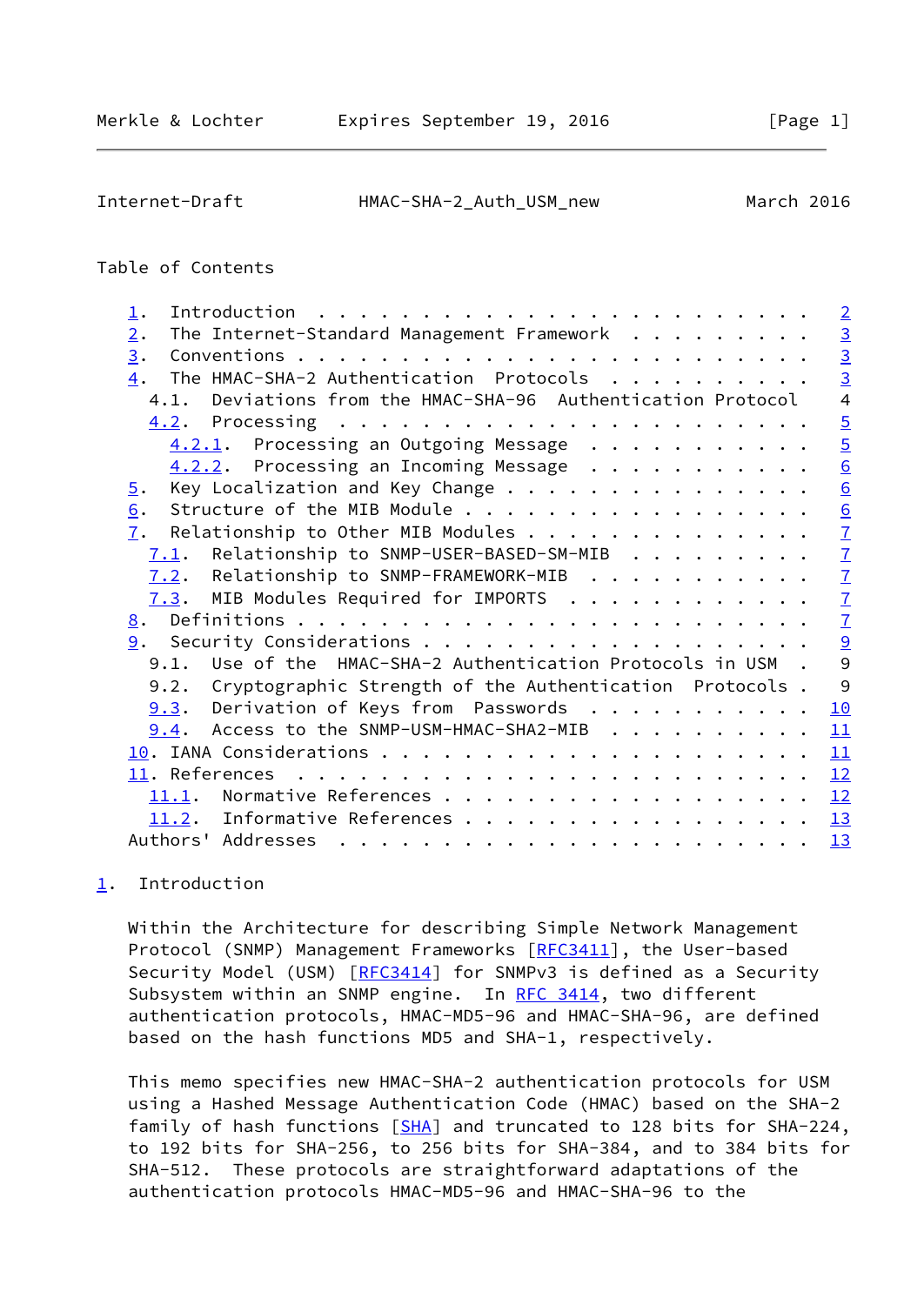SHA-2-based HMAC.

This document obsoletes [RFC 7630](https://datatracker.ietf.org/doc/pdf/rfc7630), in which the MIB MODULE-IDENTITY value was incorrectly specified.

| Merkle & Lochter | Expires September 19, 2016 |  | [Page 2] |  |
|------------------|----------------------------|--|----------|--|
|                  |                            |  |          |  |

<span id="page-2-1"></span>

| Internet-Draft | HMAC-SHA-2_Auth_USM_new | March 2016 |
|----------------|-------------------------|------------|
|----------------|-------------------------|------------|

# <span id="page-2-0"></span>[2](#page-2-0). The Internet-Standard Management Framework

 For a detailed overview of the documents that describe the current Internet-Standard Management Framework, please refer to [section](https://datatracker.ietf.org/doc/pdf/rfc3410#section-7) 7 of  $[RFC3410]$ .

 Managed objects are accessed via a virtual information store, termed the Management Information Base or MIB. MIB objects are generally accessed through the Simple Network Management Protocol (SNMP). Objects in the MIB are defined using the mechanisms defined in the Structure of Management Information (SMI). This memo specifies a MIB module that is compliant to the SMIv2, which is described in [\[RFC2578](https://datatracker.ietf.org/doc/pdf/rfc2578)], [[RFC2579\]](https://datatracker.ietf.org/doc/pdf/rfc2579), and [[RFC2580](https://datatracker.ietf.org/doc/pdf/rfc2580)].

<span id="page-2-2"></span>[3](#page-2-2). Conventions

 The key words "MUST", "MUST NOT", "REQUIRED", "SHALL", "SHALL NOT", "SHOULD", "SHOULD NOT", "RECOMMENDED", "MAY", and "OPTIONAL" in this document are to be interpreted as described in [BCP 14](https://datatracker.ietf.org/doc/pdf/bcp14), [RFC 2119](https://datatracker.ietf.org/doc/pdf/rfc2119) [\[RFC2119](https://datatracker.ietf.org/doc/pdf/rfc2119)].

<span id="page-2-3"></span>[4](#page-2-3). The HMAC-SHA-2 Authentication Protocols

 This section describes the HMAC-SHA-2 authentication protocols, which use the SHA-2 hash functions (described in FIPS PUB 180-4 [[SHA](#page-13-2)] and [\[RFC6234](https://datatracker.ietf.org/doc/pdf/rfc6234)]) in the HMAC mode (described in [[RFC2104](https://datatracker.ietf.org/doc/pdf/rfc2104)] and [RFC 6234](https://datatracker.ietf.org/doc/pdf/rfc6234)), truncating the output to 128 bits for SHA-224, 192 bits for SHA-256, 256 bits for SHA-384, and 384 bits for SHA-512. [RFC 6234](https://datatracker.ietf.org/doc/pdf/rfc6234) also provides source code for all the SHA-2 algorithms and HMAC (without truncation). It also includes test harness and standard test vectors for all the defined hash functions and HMAC examples.

The following protocols are defined:

 usmHMAC128SHA224AuthProtocol: uses SHA-224 and truncates the output to 128 bits (16 octets);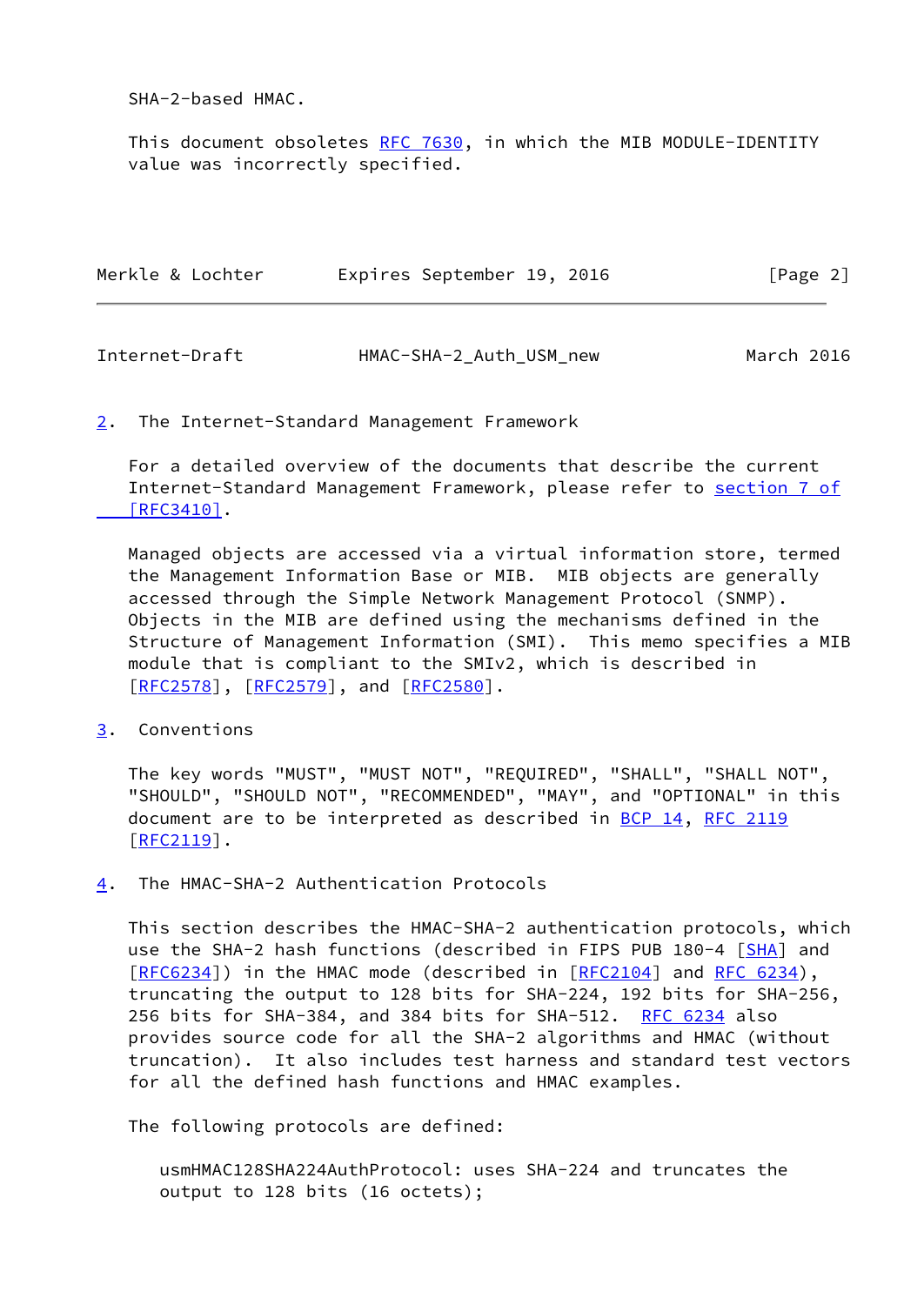| usmHMAC192SHA256AuthProtocol: uses SHA-256 and truncates the<br>output to 192 bits (24 octets);                  |
|------------------------------------------------------------------------------------------------------------------|
| usmHMAC256SHA384AuthProtocol: uses SHA-384 and truncates the<br>output to 256 bits (32 octets);                  |
| usmHMAC384SHA512AuthProtocol: uses SHA-512 and truncates the<br>output to 384 bits (48 octets).                  |
| Implementations conforming to this specification MUST support<br>usmHMAC192SHA256AuthProtocol and SHOULD support |

| Merkle & Lochter |  | Expires September 19, 2016 |  |  |  | [Page 3] |  |
|------------------|--|----------------------------|--|--|--|----------|--|
|------------------|--|----------------------------|--|--|--|----------|--|

| Internet-Draft | HMAC-SHA-2_Auth_USM_new | March 2016 |
|----------------|-------------------------|------------|
|                |                         |            |

 usmHMAC384SHA512AuthProtocol. The protocols usmHMAC128SHA224AuthProtocol and usmHMAC256SHA384AuthProtocol are OPTIONAL.

<span id="page-3-0"></span>[4.1](#page-3-0). Deviations from the HMAC-SHA-96 Authentication Protocol

 All the HMAC-SHA-2 authentication protocols are straightforward adaptations of the HMAC-MD5-96 and HMAC-SHA-96 authentication protocols. Specifically, they differ from the HMAC-MD5-96 and HMAC- SHA-96 authentication protocols in the following aspects:

- o The SHA-2 hash function is used to compute the message digest in the HMAC computation according to [RFC 2104](https://datatracker.ietf.org/doc/pdf/rfc2104) and [RFC 6234](https://datatracker.ietf.org/doc/pdf/rfc6234), as opposed to the MD5 hash function  $[REC1321]$  and SHA-1 hash function [[SHA\]](#page-13-2) used in HMAC-MD5-96 and HMAC-SHA-96, respectively. Consequently, the length of the message digest prior to truncation is 224 bits for the SHA-224-based protocol, 256 bits for the SHA-256-based protocol, 384 bits for the SHA-384-based protocol, and 512 bits for the SHA-512-based protocol.
- o The resulting message digest (output of HMAC) is truncated to
	- \* 16 octets for usmHMAC128SHA224AuthProtocol
	- \* 24 octets for usmHMAC192SHA256AuthProtocol
	- \* 32 octets for usmHMAC256SHA384AuthProtocol
	- \* 48 octets for usmHMAC384SHA512AuthProtocol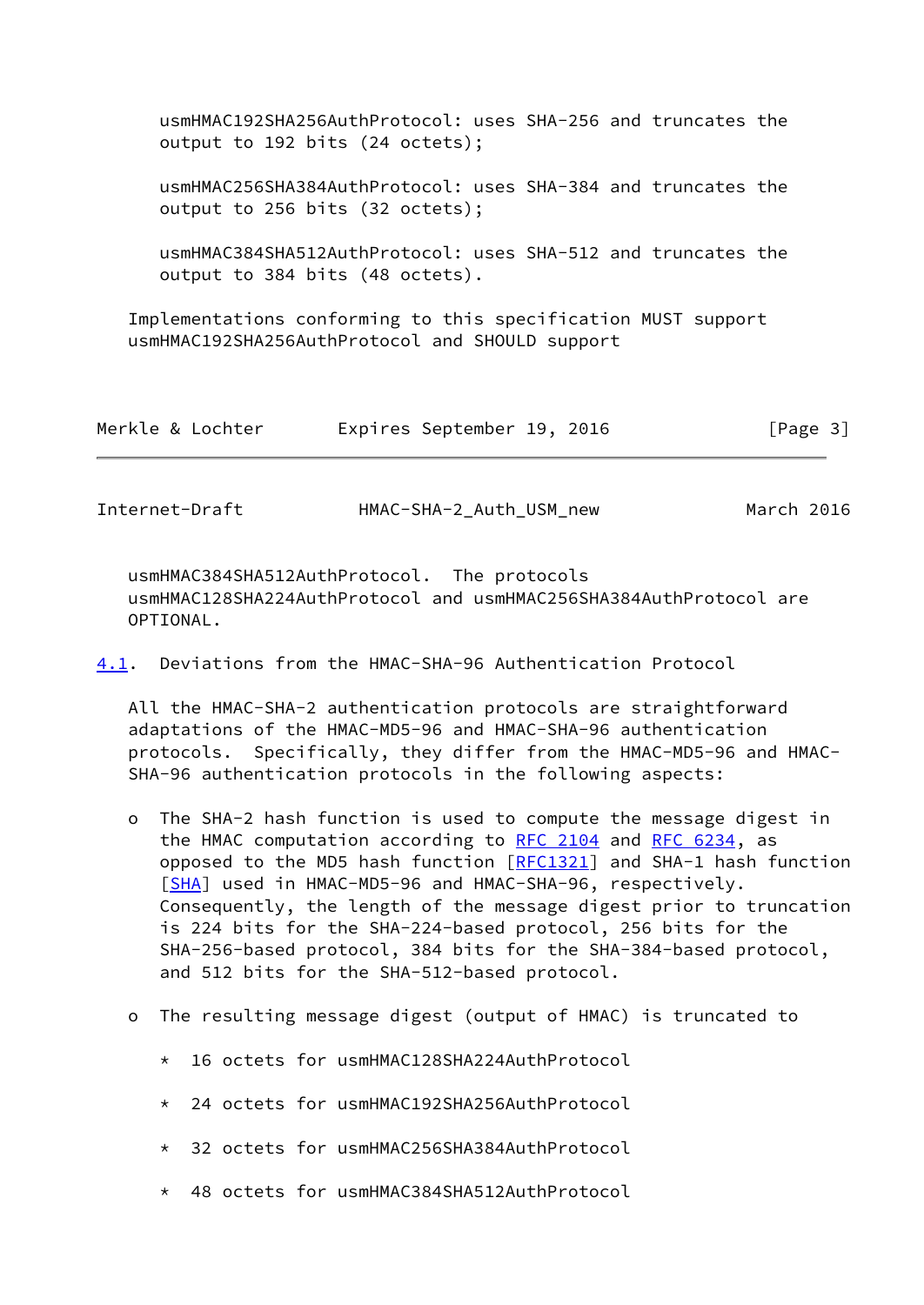as opposed to the truncation to 12 octets in HMAC-MD5-96 and HMAC- SHA-96.

- o The user's secret key to be used when calculating a digest MUST be
	- \* 28 octets long and derived with SHA-224 for the SHA-224-based protocol usmHMAC128SHA224AuthProtocol
	- \* 32 octets long and derived with SHA-256 for the SHA-256-based protocol usmHMAC192SHA256AuthProtocol
	- \* 48 octets long and derived with SHA-384 for the SHA-384-based protocol usmHMAC256SHA384AuthProtocol
	- \* 64 octets long and derived with SHA-512 for the SHA-512-based protocol usmHMAC384SHA512AuthProtocol

| Merkle & Lochter |  | Expires September 19, 2016 |  |  | [Page 4] |  |
|------------------|--|----------------------------|--|--|----------|--|
|------------------|--|----------------------------|--|--|----------|--|

<span id="page-4-1"></span>Internet-Draft HMAC-SHA-2\_Auth\_USM\_new March 2016

 as opposed to the keys being 16 and 20 octets long in HMAC-MD5-96 and HMAC-SHA-96, respectively.

### <span id="page-4-0"></span>[4.2](#page-4-0). Processing

 This section describes the procedures for the HMAC-SHA-2 authentication protocols. The descriptions are based on the definition of services and data elements specified for HMAC-SHA-96 in [RFC 3414](https://datatracker.ietf.org/doc/pdf/rfc3414) with the deviations listed in [Section 4.1](#page-3-0).

 Values of constants M (the length of the secret key in octets) and N (the length of the Message Authentication Code (MAC) output in octets), and the hash function H used below are:

```
 usmHMAC128SHA224AuthProtocol: M=28, N=16, H=SHA-224;
usmHMAC192SHA256AuthProtocol: M=32, N=24, H=SHA-256;
usmHMAC256SHA384AuthProtocol: M=48, N=32, H=SHA-384;
usmHMAC384SHA512AuthProtocol: M=64, N=48, H=SHA-512.
```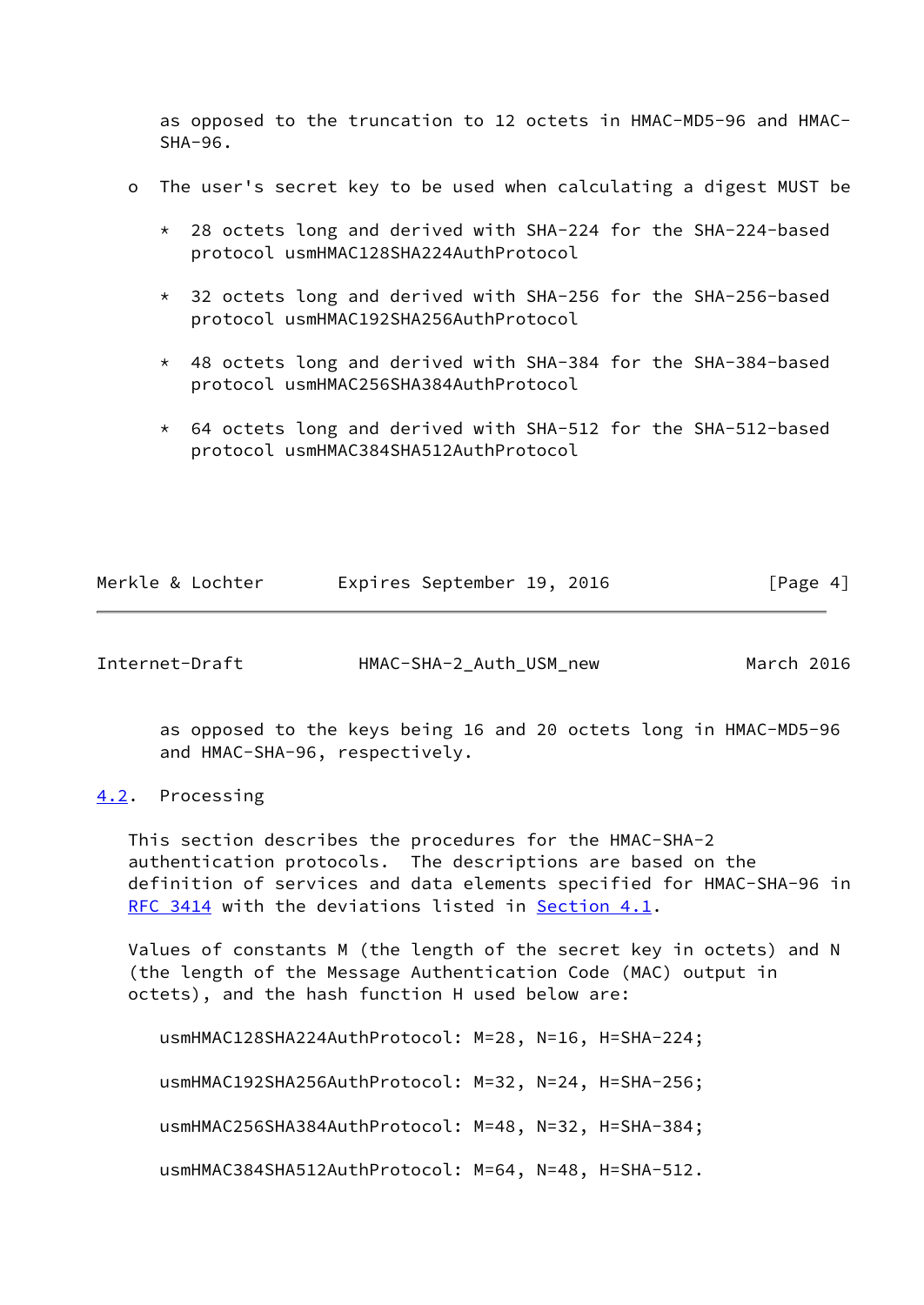# <span id="page-5-0"></span>[4.2.1](#page-5-0). Processing an Outgoing Message

 This section describes the procedure followed by an SNMP engine whenever it must authenticate an outgoing message using one of the authentication protocols defined above. Values of the constants M and N, and the hash function H are as defined in **Section 4.2** and are selected based on which authentication protocol is configured for the given USM usmUser Table entry.

- 1. The msgAuthenticationParameters field is set to the serialization of an OCTET STRING containing N zero octets; it is serialized according to the rules in [[RFC3417](https://datatracker.ietf.org/doc/pdf/rfc3417)].
- 2. Using the secret authKey of M octets, the HMAC is calculated over the wholeMsg according to [RFC 6234](https://datatracker.ietf.org/doc/pdf/rfc6234) with hash function H.
- 3. The N first octets of the above HMAC are taken as the computed MAC value.
- 4. The msgAuthenticationParameters field is replaced with the MAC obtained in the previous step.
- 5. The authenticatedWholeMsg is then returned to the caller together with the statusInformation indicating success.

| Merkle & Lochter | Expires September 19, 2016 |  | [Page 5] |  |
|------------------|----------------------------|--|----------|--|
|                  |                            |  |          |  |

<span id="page-5-2"></span>

| Internet-Draft | HMAC-SHA-2_Auth_USM_new | March 2016 |  |
|----------------|-------------------------|------------|--|
|----------------|-------------------------|------------|--|

# <span id="page-5-1"></span>[4.2.2](#page-5-1). Processing an Incoming Message

 This section describes the procedure followed by an SNMP engine whenever it must authenticate an incoming message using one of the HMAC-SHA-2 authentication protocols. Values of the constants M and N, and the hash function H are as defined in **Section 4.2** and are selected based on which authentication protocol is configured for the given USM usmUser Table entry.

- 1. If the digest received in the msgAuthenticationParameters field is not N octets long, then a failure and an errorIndication (authenticationError) are returned to the calling module.
- 2. The MAC received in the msgAuthenticationParameters field is saved.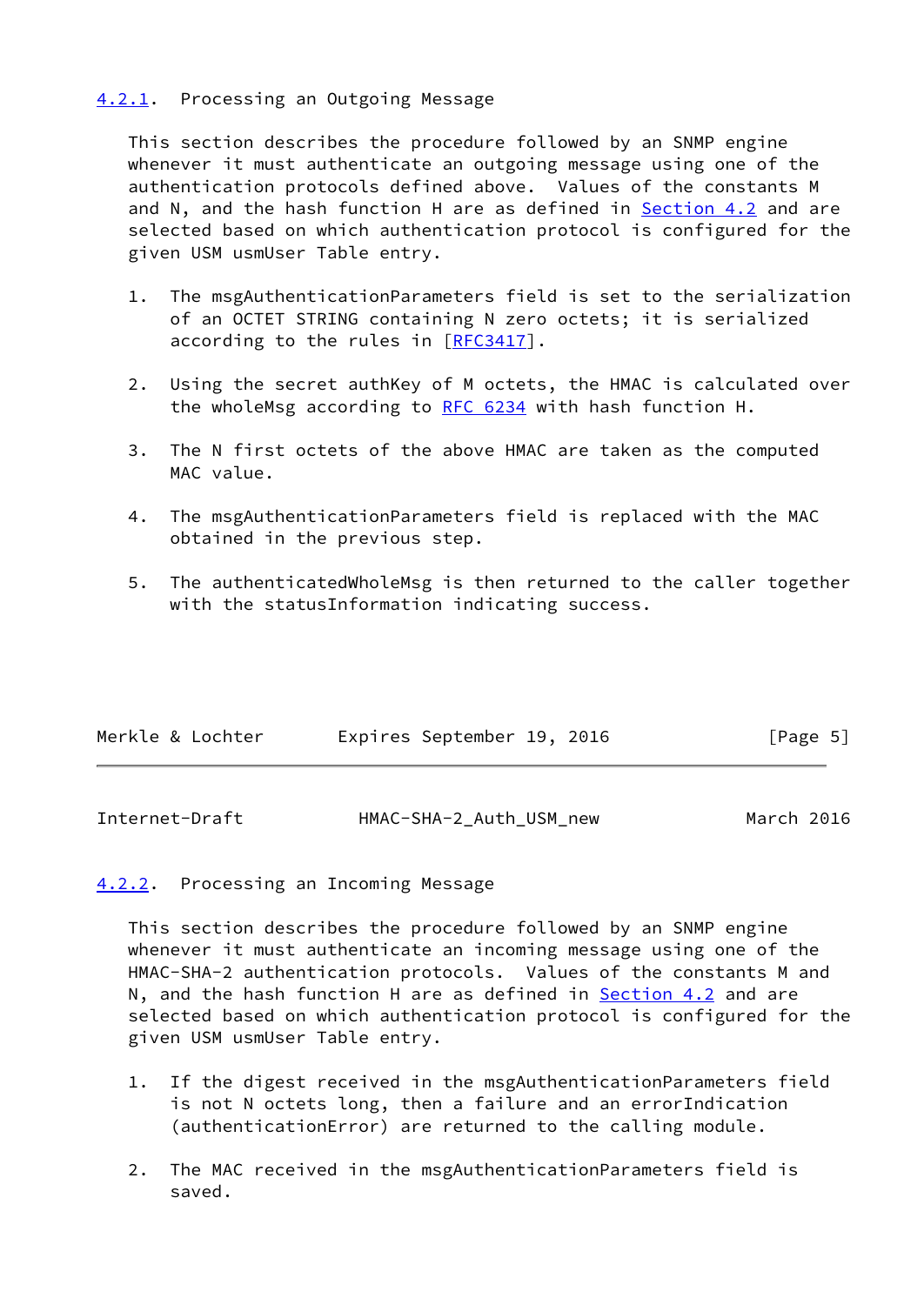- 3. The digest in the msgAuthenticationParameters field is replaced by the N zero octets.
- 4. Using the secret authKey of M octets, the HMAC is calculated over the wholeMsg according to [RFC 6234](https://datatracker.ietf.org/doc/pdf/rfc6234) with hash function H.
- 5. The N first octets of the above HMAC are taken as the computed MAC value.
- 6. The msgAuthenticationParameters field is replaced with the MAC value that was saved in step 2.
- 7. The newly calculated MAC is compared with the MAC saved in step 2. If they do not match, then a failure and an errorIndication (authenticationFailure) are returned to the calling module.
- 8. The authenticatedWholeMsg and statusInformation indicating success are then returned to the caller.
- <span id="page-6-0"></span>[5](#page-6-0). Key Localization and Key Change

For any of the protocols defined in [Section 4,](#page-2-3) key localization and key change SHALL be performed according to  $[REC3414]$  using the same SHA-2 hash function as in the HMAC-SHA-2 authentication protocol.

<span id="page-6-1"></span>[6](#page-6-1). Structure of the MIB Module

 The MIB module specified in this memo does not define any managed objects, subtrees, notifications, or tables; rather, it only defines object identities (for authentication protocols) under a subtree of an existing MIB.

| Merkle & Lochter | Expires September 19, 2016 |  | [Page 6] |  |
|------------------|----------------------------|--|----------|--|
|                  |                            |  |          |  |

<span id="page-6-3"></span>Internet-Draft HMAC-SHA-2\_Auth\_USM\_new March 2016

<span id="page-6-2"></span>[7](#page-6-2). Relationship to Other MIB Modules

<span id="page-6-4"></span>[7.1](#page-6-4). Relationship to SNMP-USER-BASED-SM-MIB

 [RFC 3414](https://datatracker.ietf.org/doc/pdf/rfc3414) specifies the MIB module for USM for SNMPv3 (SNMP-USER- BASED-SM-MIB), which defines authentication protocols for USM based on the hash functions MD5 and SHA-1, respectively. The following MIB module defines new HMAC-SHA2 authentication protocols for USM based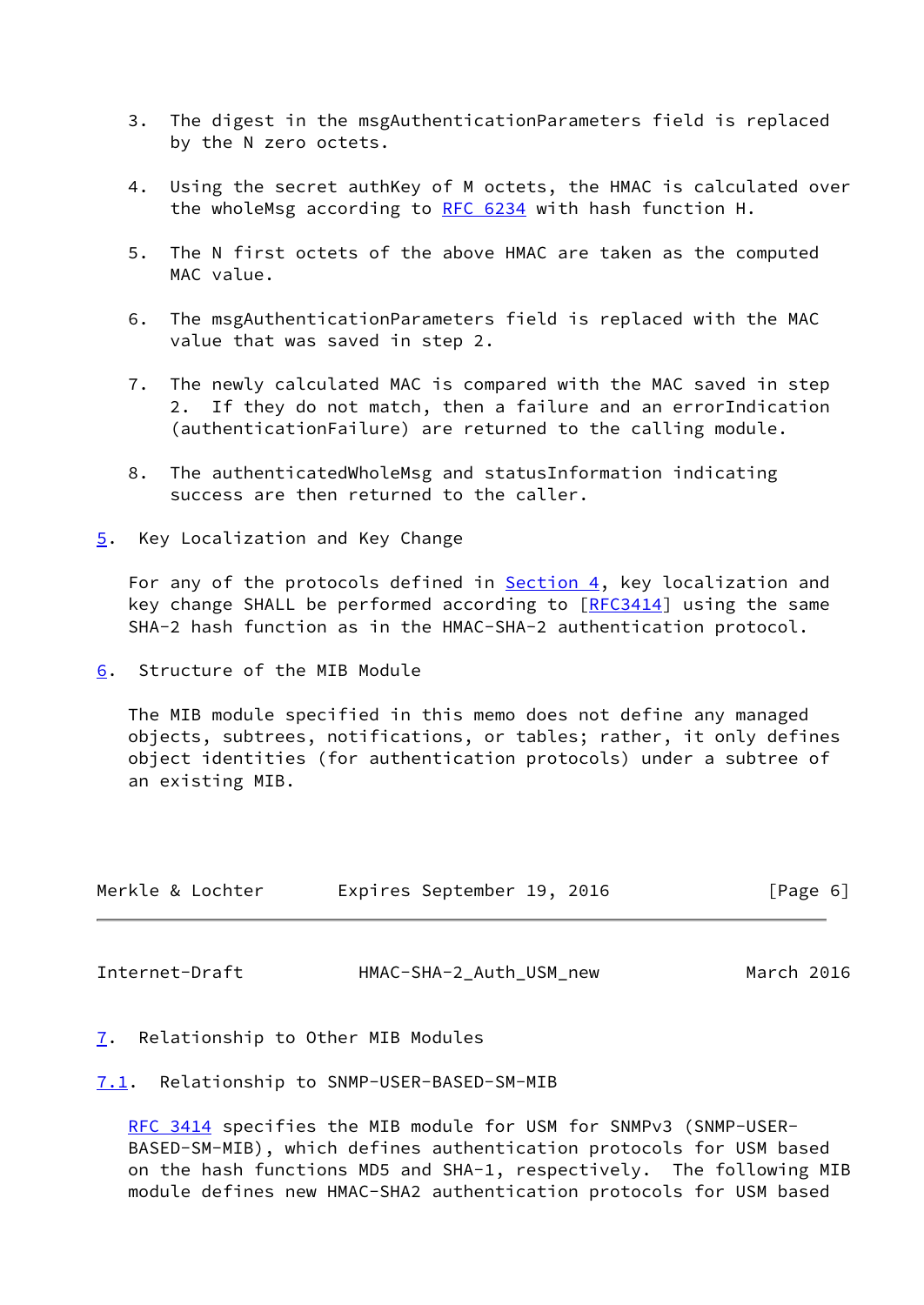on the SHA-2 hash functions [\[SHA](#page-13-2)]. The use of the HMAC-SHA2 authentication protocols requires the usage of the objects defined in the SNMP-USER-BASED-SM-MIB.

<span id="page-7-0"></span>[7.2](#page-7-0). Relationship to SNMP-FRAMEWORK-MIB

 [RFC3411] specifies the SNMP-FRAMEWORK-MIB, which defines a subtree snmpAuthProtocols for SNMP authentication protocols. The following MIB module defines new authentication protocols in the snmpAuthProtocols subtree.

<span id="page-7-1"></span>[7.3](#page-7-1). MIB Modules Required for IMPORTS

 The following MIB module IMPORTS definitions from SNMPv2-SMI [\[RFC2578](https://datatracker.ietf.org/doc/pdf/rfc2578)] and SNMP-FRAMEWORK-MIB [\[RFC3411](https://datatracker.ietf.org/doc/pdf/rfc3411)].

<span id="page-7-2"></span>[8](#page-7-2). Definitions

SNMP-USM-HMAC-SHA2-MIB DEFINITIONS ::= BEGIN IMPORTS MODULE-IDENTITY, OBJECT-IDENTITY,  $mib-2$  FROM SNMP $v2-SMI$  --  $[REC2578]$ snmpAuthProtocols FROM SNMP-FRAMEWORK-MIB; -- [[RFC3411](https://datatracker.ietf.org/doc/pdf/rfc3411)]

snmpUsmHmacSha2MIB MODULE-IDENTITY

LAST-UPDATED "201603180000Z" -- 18 March 2016, midnight -- RFC Ed.: replace with publication date & remove this line ORGANIZATION "SNMPv3 Working Group" CONTACT-INFO "WG email: OPSAWG@ietf.org Subscribe: <https://www.ietf.org/mailman/listinfo/opsawg> Editor: Johannes Merkle secunet Security Networks postal: Mergenthaler Allee 77 D-65760 Eschborn Germany phone: +49 20154543091 email: johannes.merkle@secunet.com Merkle & Lochter **Expires September 19, 2016** [Page 7]

Internet-Draft HMAC-SHA-2\_Auth\_USM\_new March 2016

Co-Editor: Manfred Lochter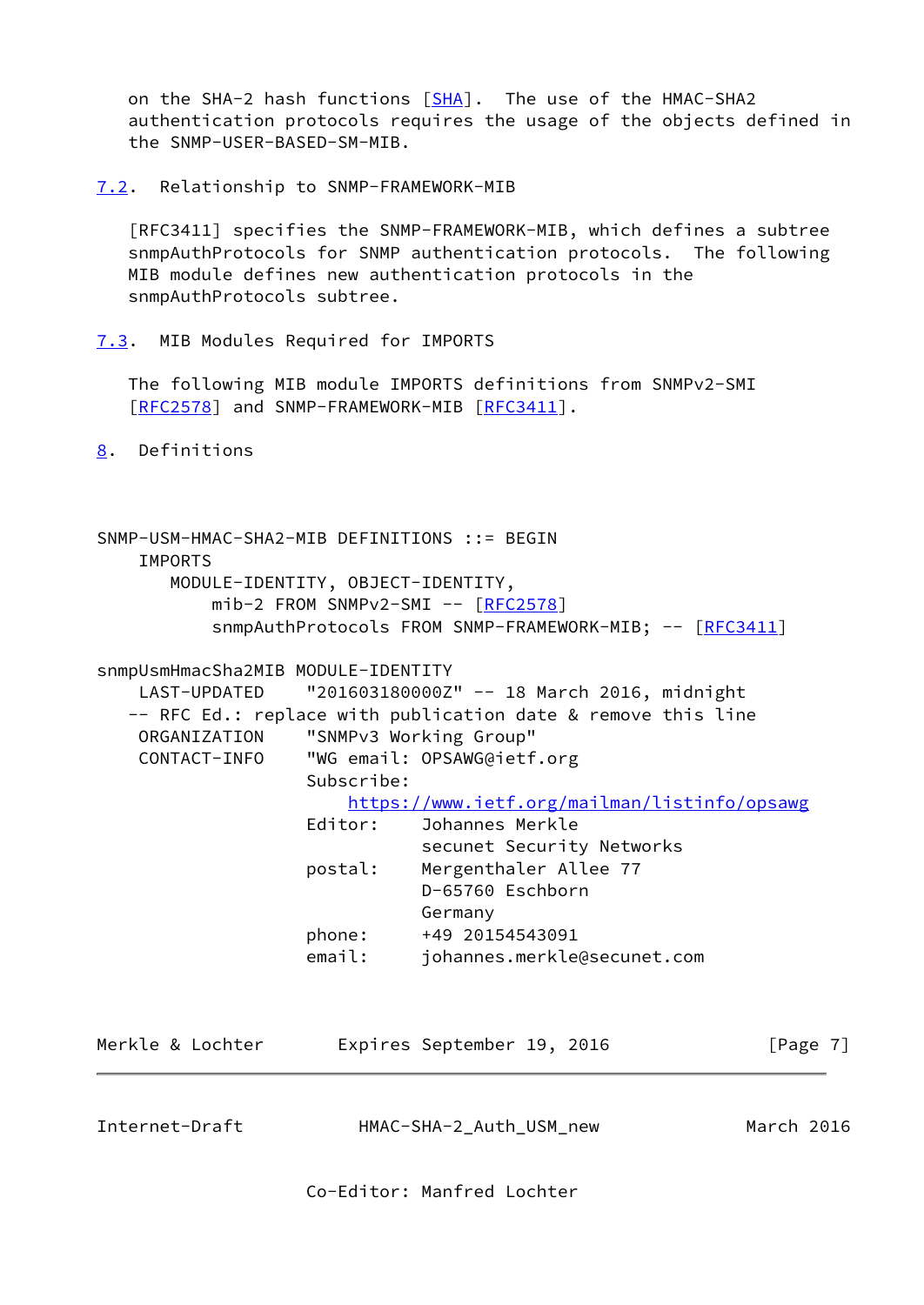|               | postal:                                                 | Bundesamt fuer Sicherheit in der<br>Informationstechnik (BSI)<br>Postfach 200363<br>D-53133 Bonn<br>Germany                                                                                                                                                                                                                           |
|---------------|---------------------------------------------------------|---------------------------------------------------------------------------------------------------------------------------------------------------------------------------------------------------------------------------------------------------------------------------------------------------------------------------------------|
|               | phone:<br>email:                                        | +49 228 9582 5643<br>manfred.lochter@bsi.bund.de"                                                                                                                                                                                                                                                                                     |
| DESCRIPTION   |                                                         |                                                                                                                                                                                                                                                                                                                                       |
| Model.        |                                                         | "Definitions of Object Identities needed for the use of<br>HMAC-SHA2 Authentication Protocols by SNMP's User-based Security                                                                                                                                                                                                           |
|               |                                                         | Copyright (c) 2014 IETF Trust and the persons identified<br>as authors of the code. All rights reserved.                                                                                                                                                                                                                              |
|               |                                                         | Redistribution and use in source and binary forms, with<br>or without modification, is permitted pursuant to, and<br>subject to the license terms contained in, the Simplified<br>BSD License set forth in Section 4.c of the IETF Trust's<br>Legal Provisions Relating to IETF Documents<br>(http://trustee.ietf.org/license-info)." |
|               | published as RFC TBD"                                   | REVISION "201603180000Z" -- 18 March 2016, midnight<br>-- RFC Ed.: replace with publication date & remove this line<br>"Version correcting the MODULE-IDENTITY value,<br>-- RFC Ed.: replace TBD with actual RFC number & remove this line                                                                                            |
| DESCRIPTION   |                                                         | REVISION "201510140000Z" -- 14 October 2015, midnight                                                                                                                                                                                                                                                                                 |
|               |                                                         | "Initial version, published as RFC 7630"                                                                                                                                                                                                                                                                                              |
|               | $::=$ { mib-2 235 }                                     |                                                                                                                                                                                                                                                                                                                                       |
| <b>STATUS</b> | usmHMAC128SHA224AuthProtocol OBJECT-IDENTITY<br>current |                                                                                                                                                                                                                                                                                                                                       |
|               | DESCRIPTION "The Authentication Protocol                | usmHMAC128SHA224AuthProtocol uses HMAC-SHA-224 and                                                                                                                                                                                                                                                                                    |
| REFERENCE     |                                                         | truncates output to 128 bits."<br>"- Krawczyk, H., Bellare, M., and R. Canetti, HMAC:<br>Keyed-Hashing for Message Authentication, RFC 2104.<br>- National Institute of Standards and Technology,<br>Secure Hash Standard (SHS), FIPS PUB 180-4, 2012."                                                                               |

::= { snmpAuthProtocols 4 }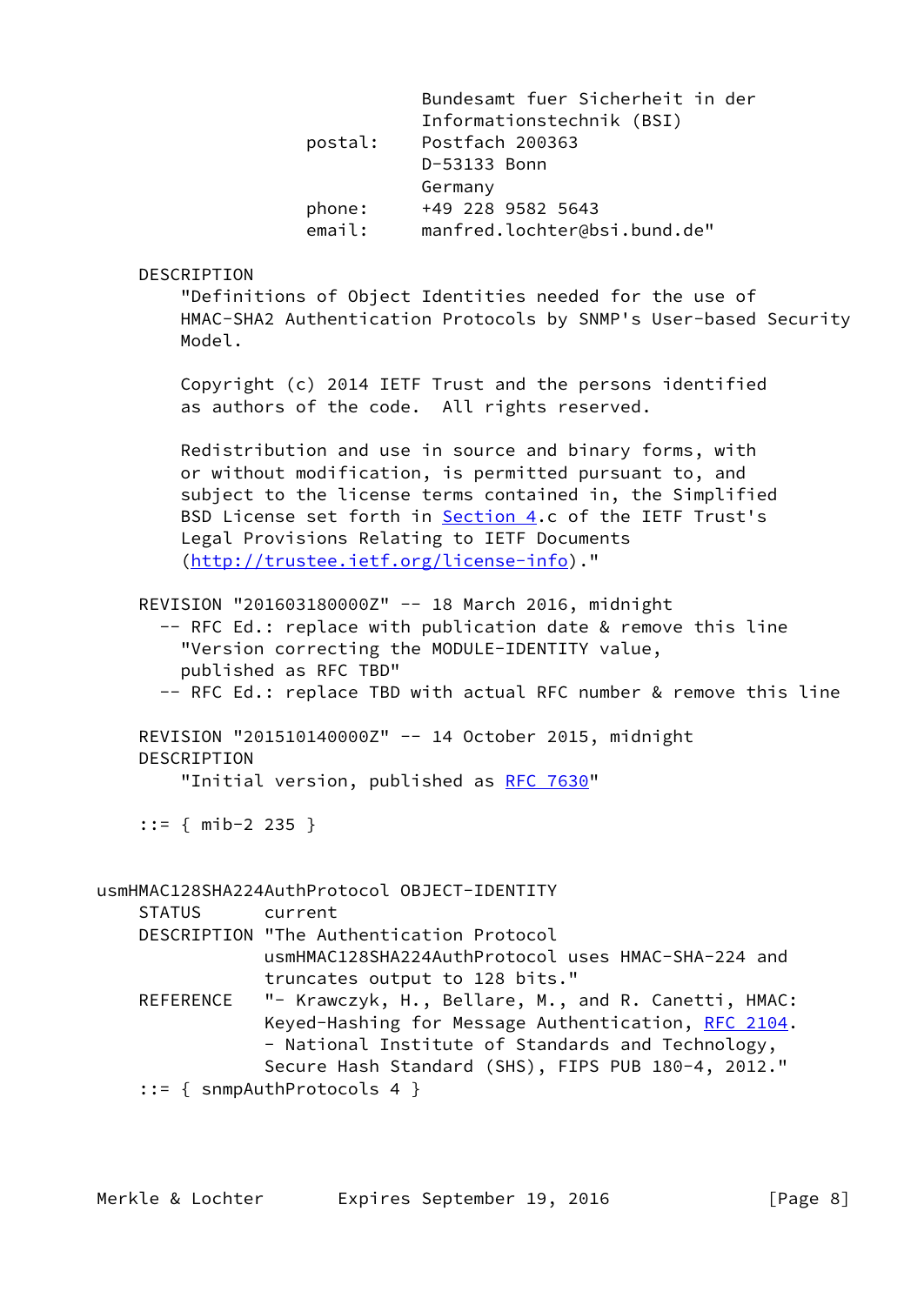<span id="page-9-1"></span>

usmHMAC192SHA256AuthProtocol OBJECT-IDENTITY

STATUS current

 DESCRIPTION "The Authentication Protocol usmHMAC192SHA256AuthProtocol uses HMAC-SHA-256 and truncates output to 192 bits."

- REFERENCE "- Krawczyk, H., Bellare, M., and R. Canetti, HMAC: Keyed-Hashing for Message Authentication, [RFC 2104.](https://datatracker.ietf.org/doc/pdf/rfc2104) - National Institute of Standards and Technology, Secure Hash Standard (SHS), FIPS PUB 180-4, 2012."
- ::= { snmpAuthProtocols 5 }

usmHMAC256SHA384AuthProtocol OBJECT-IDENTITY

| <b>STATUS</b> | current |
|---------------|---------|
|---------------|---------|

- DESCRIPTION "The Authentication Protocol usmHMAC256SHA384AuthProtocol uses HMAC-SHA-384 and truncates output to 256 bits."
- REFERENCE "- Krawczyk, H., Bellare, M., and R. Canetti, HMAC: Keyed-Hashing for Message Authentication, [RFC 2104.](https://datatracker.ietf.org/doc/pdf/rfc2104) - National Institute of Standards and Technology, Secure Hash Standard (SHS), FIPS PUB 180-4, 2012."
- ::= { snmpAuthProtocols 6 }

usmHMAC384SHA512AuthProtocol OBJECT-IDENTITY

| STATUS    | current                                             |
|-----------|-----------------------------------------------------|
|           | DESCRIPTION "The Authentication Protocol            |
|           | usmHMAC384SHA512AuthProtocol uses HMAC-SHA-512 and  |
|           | truncates output to 384 bits."                      |
| REFERENCE | "- Krawczyk, H., Bellare, M., and R. Canetti, HMAC: |
|           | Keyed-Hashing for Message Authentication, RFC 2104. |
|           | - National Institute of Standards and Technology,   |
|           | Secure Hash Standard (SHS), FIPS PUB 180-4, 2012."  |
|           | $::=$ { snmpAuthProtocols 7 }                       |

END

<span id="page-9-0"></span>[9](#page-9-0). Security Considerations

<span id="page-9-2"></span>[9.1](#page-9-2). Use of the HMAC-SHA-2 Authentication Protocols in USM

 The security considerations of [\[RFC3414](https://datatracker.ietf.org/doc/pdf/rfc3414)] also apply to the HMAC-SHA-2 authentication protocols defined in this document.

<span id="page-9-3"></span>[9.2](#page-9-3). Cryptographic Strength of the Authentication Protocols

 At the time of publication of this document, all of the HMAC-SHA-2 authentication protocols provide a very high level of security. The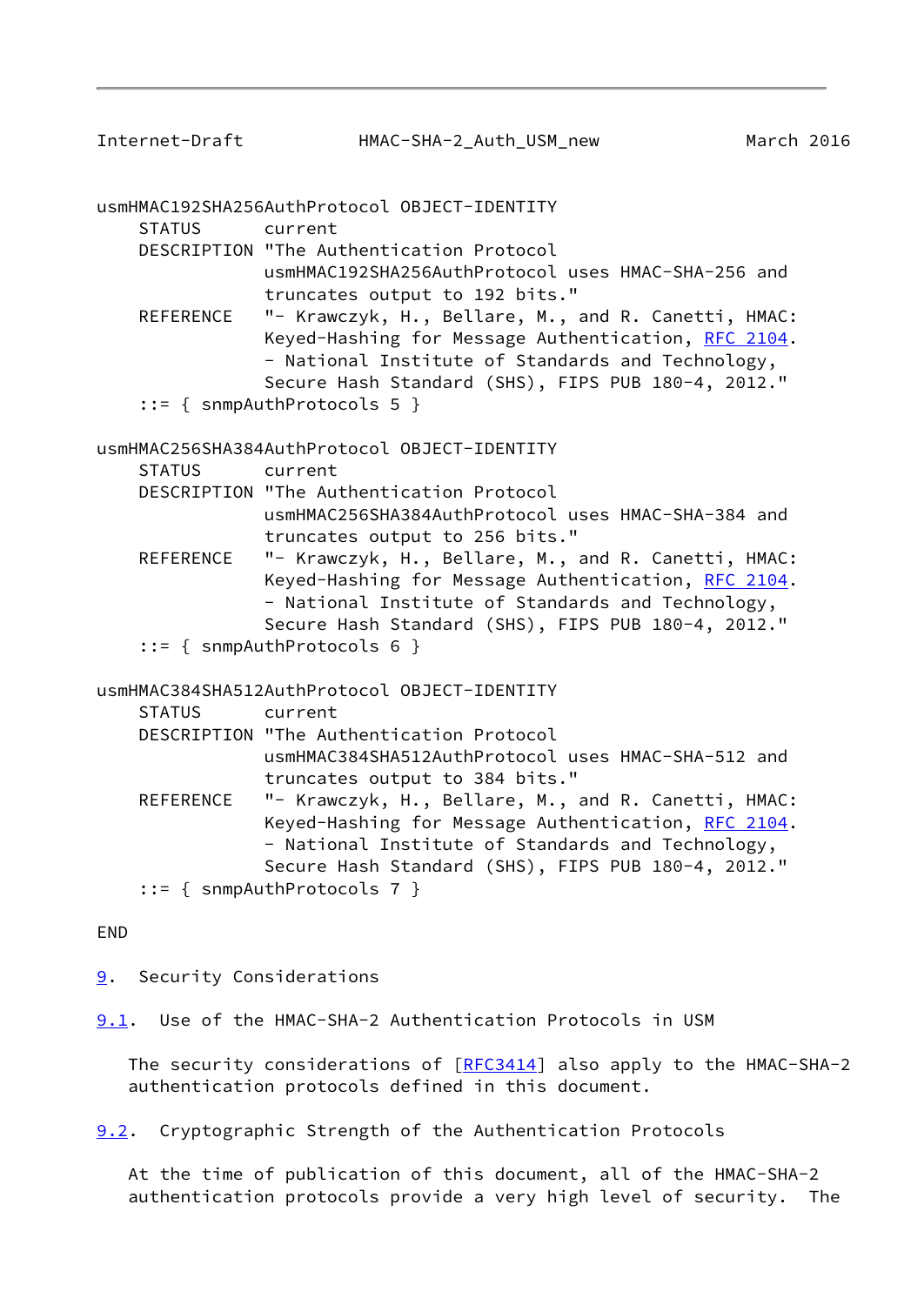security of each HMAC-SHA-2 authentication protocol depends on the parameters used in the corresponding HMAC computation, which are the

| Merkle & Lochter | Expires September 19, 2016 |  | [Page 9] |
|------------------|----------------------------|--|----------|
|------------------|----------------------------|--|----------|

<span id="page-10-0"></span>

| Internet-Draft | HMAC-SHA-2_Auth_USM_new | March 2016 |
|----------------|-------------------------|------------|
|                |                         |            |

 length of the key (if the key has maximum entropy), the size of the hash function's internal state, and the length of the truncated MAC. For the HMAC-SHA-2 authentication protocols, these values are as follows (values are given in bits).

| Key<br>length | Size of<br>internal state | MAC<br>length |
|---------------|---------------------------|---------------|
| 224           | 256                       | 128           |
| 256           | 256                       | 192           |
| 384           | 512                       | 256           |
| 512           | 512                       | 384           |
|               |                           |               |

Table 1: HMAC Parameters of the HMAC-SHA-2 Authentication Protocols

 The security of the HMAC scales with both the key length and the size of the internal state: longer keys render key guessing attacks more difficult, and a larger internal state decreases the success probability of MAC forgeries based on internal collisions of the hash function.

 The role of the truncated output length is more complicated: according to  $[BCK]$  $[BCK]$ , there is a trade-off in that

 by outputting less bits the attacker has less bits to predict in a MAC forgery but, on the other hand, the attacker also learns less about the output of the compression function from seeing the authentication tags computed by legitimate parties.

 Thus, truncation weakens the HMAC against forgery by guessing but, at the same time, strengthens it against chosen message attacks aiming at MAC forgery based on internal collisions or at key guessing. [RFC](https://datatracker.ietf.org/doc/pdf/rfc2104) [2104](https://datatracker.ietf.org/doc/pdf/rfc2104) and  $[BCK]$  allow truncation to any length that is not less than half the size of the internal state.

 Further discussion of the security of the HMAC construction is given in [RFC 2104.](https://datatracker.ietf.org/doc/pdf/rfc2104)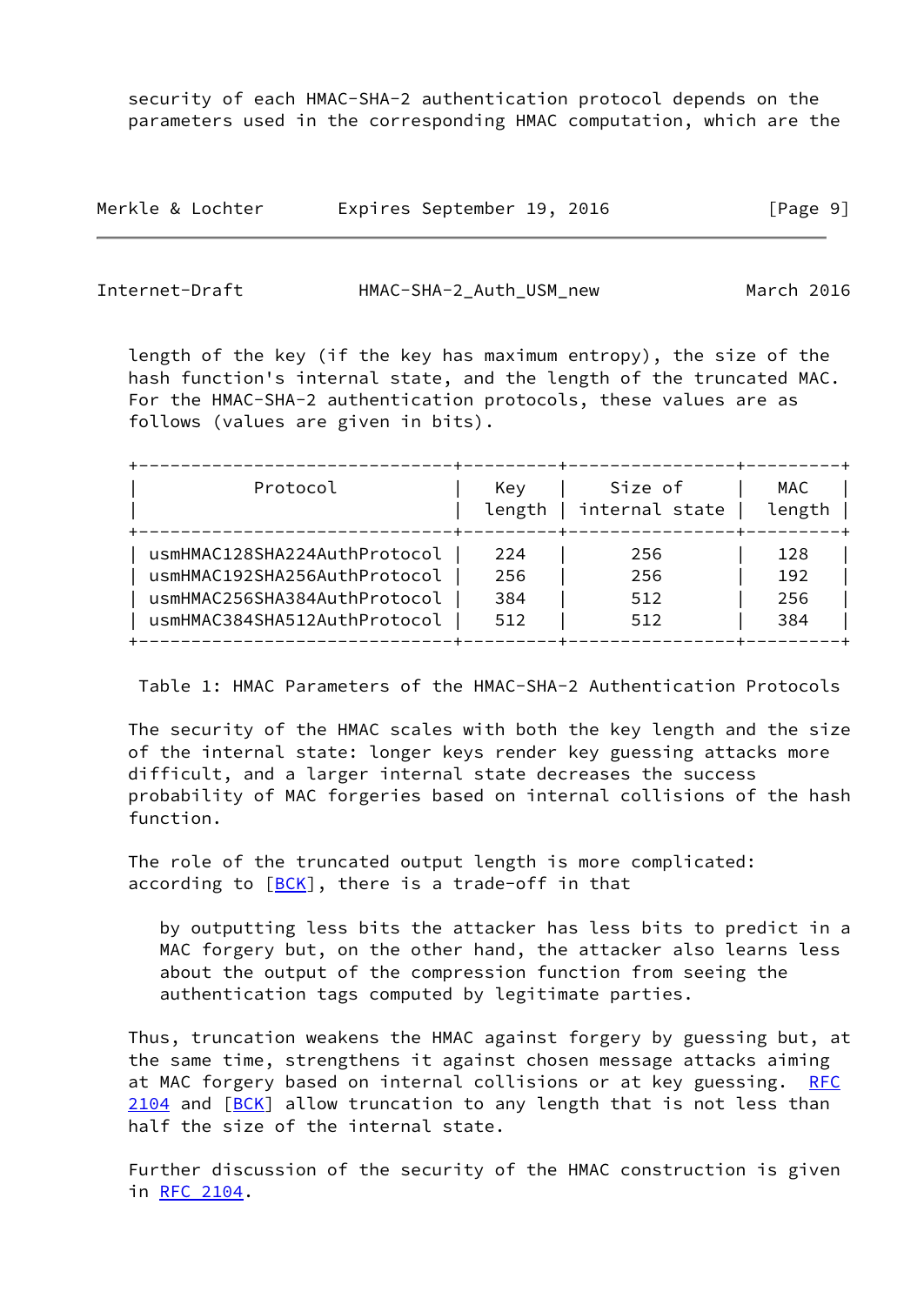#### <span id="page-11-0"></span>[9.3](#page-11-0). Derivation of Keys from Passwords

 If secret keys to be used for HMAC-SHA-2 authentication protocols are derived from passwords, the derivation SHOULD be performed using the password-to-key algorithm from Appendix [A.1 of RFC 3414](https://datatracker.ietf.org/doc/pdf/rfc3414#appendix-A.1) with MD5 being replaced by the SHA-2 hash function H used in the HMAC-SHA-2 authentication protocol. Specifically, the password is converted into the required secret key by the following steps:

| Merkle & Lochter |  | Expires September 19, 2016 |  | [Page 10] |  |
|------------------|--|----------------------------|--|-----------|--|
|------------------|--|----------------------------|--|-----------|--|

<span id="page-11-2"></span>Internet-Draft HMAC-SHA-2\_Auth\_USM\_new March 2016

- o forming a string of length 1,048,576 octets by repeating the value of the password as often as necessary, truncating accordingly, and using the resulting string as the input to the hash function H. The resulting digest, termed "digest1", is used in the next step.
- o forming a second string by concatenating digest1, the SNMP engine's snmpEngineID value, and digest1. This string is used as input to the hash function H.

<span id="page-11-1"></span>[9.4](#page-11-1). Access to the SNMP-USM-HMAC-SHA2-MIB

 The SNMP-USM-HMAC-SHA2-MIB module defines OBJECT IDENTIFIER values for use in other MIB modules. It does not define any objects that can be accessed. As such, the SNMP-USM-HMAC-SHA2-MIB does not, by itself, have any effect on the security of the Internet.

 The values defined in this module are expected to be used with the usmUserTable defined in the SNMP-USER-BASED-SM-MIB [[RFC3414\]](https://datatracker.ietf.org/doc/pdf/rfc3414). The considerations in Section [11.5 of RFC 3414](https://datatracker.ietf.org/doc/pdf/rfc3414#section-11.5) should be taken into account.

<span id="page-11-3"></span>[10.](#page-11-3) IANA Considerations

IANA has assigned an OID for the MIB as follows.

| Descriptor         | OBJECT IDENTIFIER value |
|--------------------|-------------------------|
| snmpUsmHmacSha2MIB | $\{$ mib-2 235 $\}$     |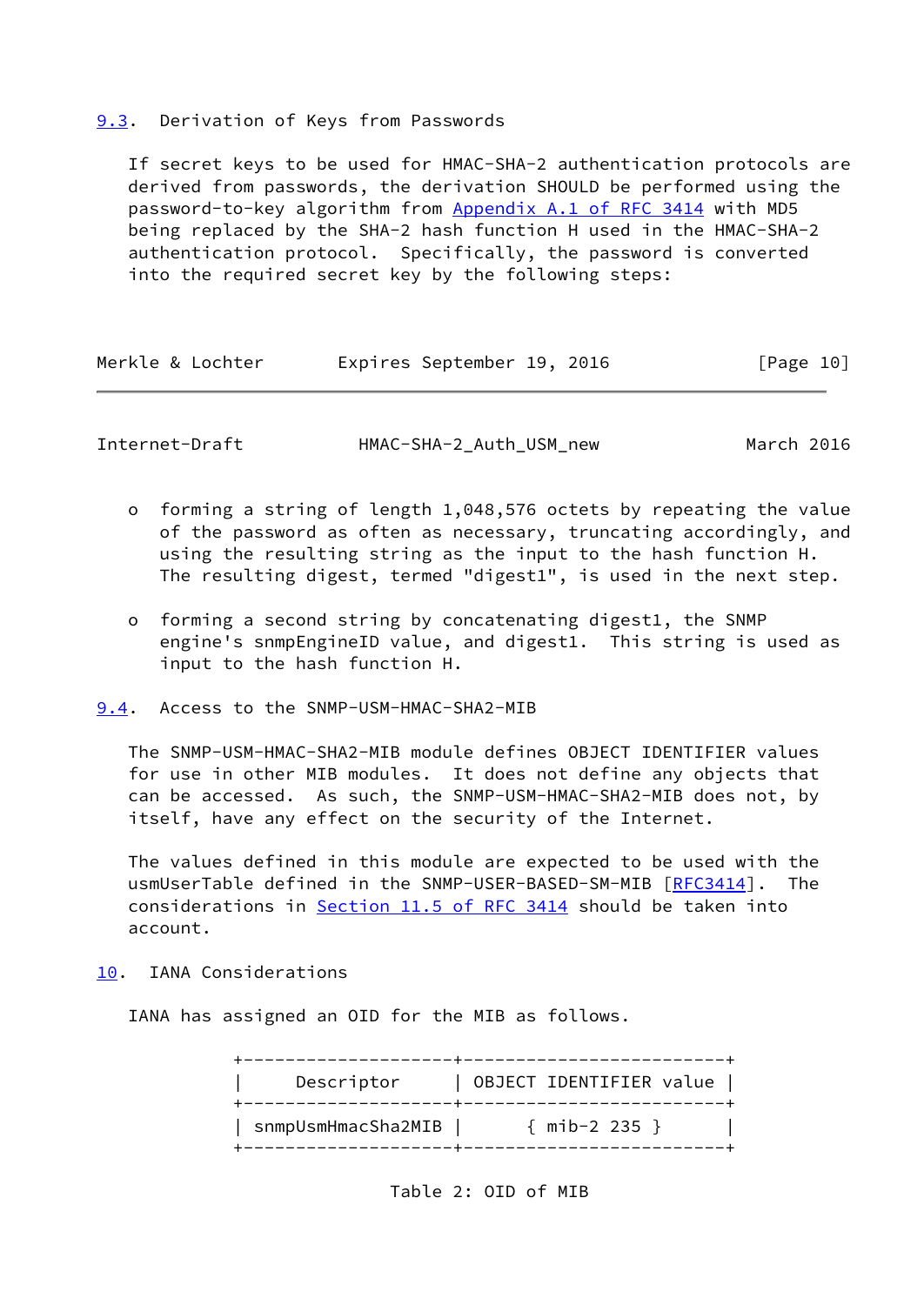Furthermore, IANA has assigned a value in the SnmpAuthProtocols registry for each of the following protocols.

| Description                  |    | Value   Reference |
|------------------------------|----|-------------------|
| usmHMAC128SHA224AuthProtocol |    | RFC XXX           |
| usmHMAC192SHA256AuthProtocol | 5. | RFC XXX           |
| usmHMAC256SHA384AuthProtocol | 6  | RFC XXX           |
| usmHMAC384SHA512AuthProtocol |    | RFC XXX           |

 Table 3: Code Points Assigned to HMAC-SHA-2 Authentication Protocols -- RFC Ed.: replace XXX with actual RFC number and remove this line

| Merkle & Lochter | Expires September 19, 2016 |  | [Page 11] |
|------------------|----------------------------|--|-----------|

<span id="page-12-1"></span>

| Internet-Draft | HMAC-SHA-2_Auth_USM_new | March 2016 |  |
|----------------|-------------------------|------------|--|
|                |                         |            |  |

# <span id="page-12-0"></span>[11.](#page-12-0) References

<span id="page-12-2"></span>[11.1](#page-12-2). Normative References

- [RFC2104] Krawczyk, H., Bellare, M., and R. Canetti, "HMAC: Keyed- Hashing for Message Authentication", [RFC 2104](https://datatracker.ietf.org/doc/pdf/rfc2104), DOI 10.17487/RFC2104, February 1997, <<http://www.rfc-editor.org/info/rfc2104>>.
- [RFC2119] Bradner, S., "Key words for use in RFCs to Indicate Requirement Levels", [BCP 14](https://datatracker.ietf.org/doc/pdf/bcp14), [RFC 2119](https://datatracker.ietf.org/doc/pdf/rfc2119), DOI 10.17487/RFC2119, March 1997, <<http://www.rfc-editor.org/info/rfc2119>>.
- [RFC2578] McCloghrie, K., Ed., Perkins, D., Ed., and J. Schoenwaelder, Ed., "Structure of Management Information Version 2 (SMIv2)", STD 58, [RFC 2578,](https://datatracker.ietf.org/doc/pdf/rfc2578) DOI 10.17487/RFC2578, April 1999, <<http://www.rfc-editor.org/info/rfc2578>>.
- [RFC2579] McCloghrie, K., Ed., Perkins, D., Ed., and J. Schoenwaelder, Ed., "Textual Conventions for SMIv2", STD 58, [RFC 2579,](https://datatracker.ietf.org/doc/pdf/rfc2579) DOI 10.17487/RFC2579, April 1999, <<http://www.rfc-editor.org/info/rfc2579>>.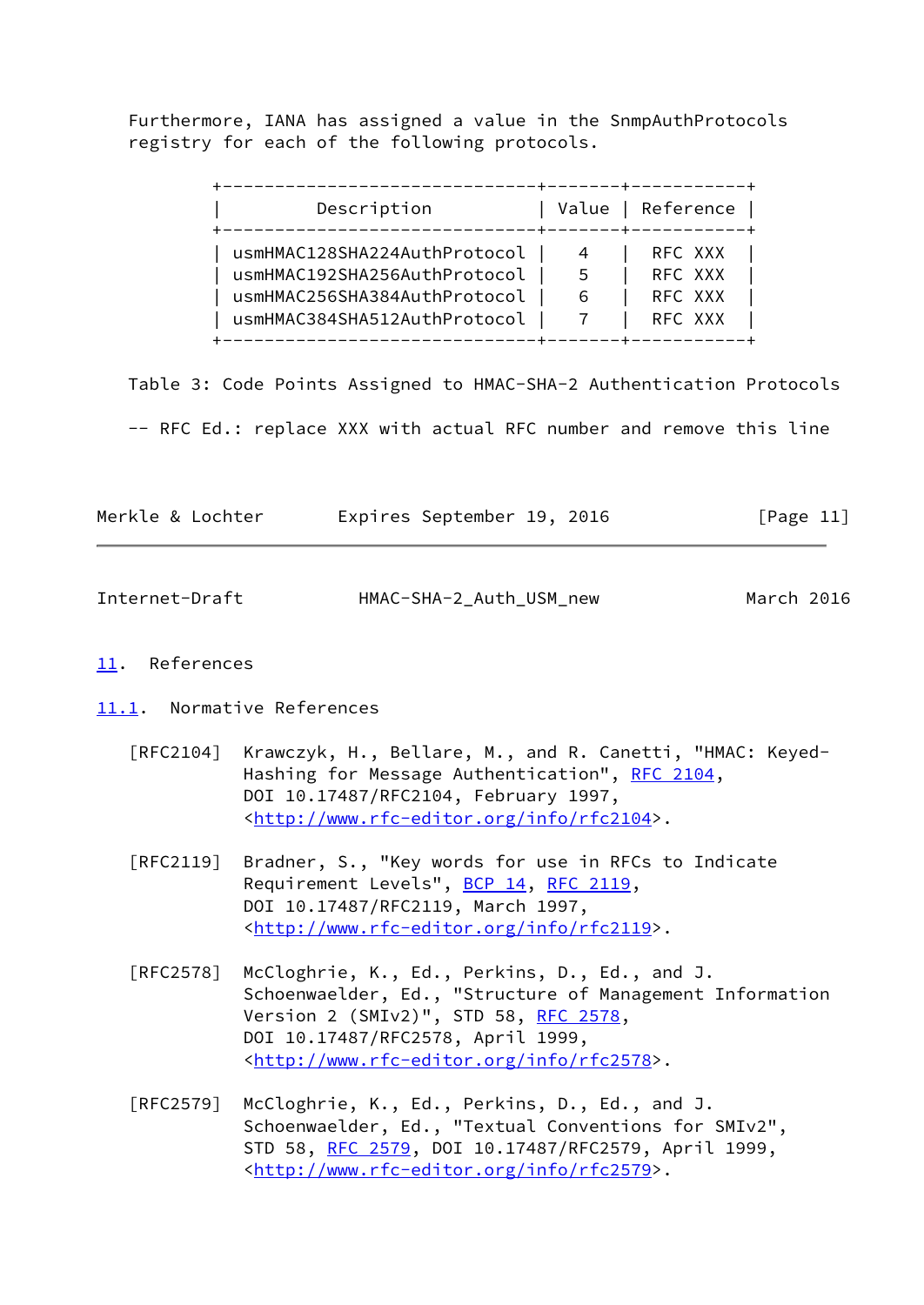- [RFC2580] McCloghrie, K., Ed., Perkins, D., Ed., and J. Schoenwaelder, Ed., "Conformance Statements for SMIv2", STD 58, [RFC 2580,](https://datatracker.ietf.org/doc/pdf/rfc2580) DOI 10.17487/RFC2580, April 1999, <<http://www.rfc-editor.org/info/rfc2580>>.
- [RFC3414] Blumenthal, U. and B. Wijnen, "User-based Security Model (USM) for version 3 of the Simple Network Management Protocol (SNMPv3)", STD 62, [RFC 3414,](https://datatracker.ietf.org/doc/pdf/rfc3414) DOI 10.17487/RFC3414, December 2002, <<http://www.rfc-editor.org/info/rfc3414>>.
- [RFC6234] Eastlake 3rd, D. and T. Hansen, "US Secure Hash Algorithms (SHA and SHA-based HMAC and HKDF)", [RFC 6234,](https://datatracker.ietf.org/doc/pdf/rfc6234) DOI 10.17487/RFC6234, May 2011, <<http://www.rfc-editor.org/info/rfc6234>>.
- <span id="page-13-2"></span> [SHA] National Institute of Standards and Technology, "Secure Hash Standard (SHS)", FIPS PUB 180-4, DOI 10.6028/NIST.FIPS.180-4, March 2012, <[http://nvlpubs.nist.gov/nistpubs/FIPS/](http://nvlpubs.nist.gov/nistpubs/FIPS/NIST.FIPS.180-4.pdf) [NIST.FIPS.180-4.pdf](http://nvlpubs.nist.gov/nistpubs/FIPS/NIST.FIPS.180-4.pdf)>.

| Merkle & Lochter | Expires September 19, 2016 |  | [Page 12] |  |
|------------------|----------------------------|--|-----------|--|
|                  |                            |  |           |  |

<span id="page-13-1"></span>Internet-Draft HMAC-SHA-2\_Auth\_USM\_new March 2016

- <span id="page-13-0"></span>[11.2](#page-13-0). Informative References
	- [RFC1321] Rivest, R., "The MD5 Message-Digest Algorithm", [RFC 1321,](https://datatracker.ietf.org/doc/pdf/rfc1321) DOI 10.17487/RFC1321, April 1992, <<http://www.rfc-editor.org/info/rfc1321>>.
	- [RFC3410] Case, J., Mundy, R., Partain, D., and B. Stewart, "Introduction and Applicability Statements for Internet- Standard Management Framework", [RFC 3410,](https://datatracker.ietf.org/doc/pdf/rfc3410) DOI 10.17487/RFC3410, December 2002, <<http://www.rfc-editor.org/info/rfc3410>>.
	- [RFC3411] Harrington, D., Presuhn, R., and B. Wijnen, "An Architecture for Describing Simple Network Management Protocol (SNMP) Management Frameworks", STD 62, [RFC 3411,](https://datatracker.ietf.org/doc/pdf/rfc3411) DOI 10.17487/RFC3411, December 2002, <<http://www.rfc-editor.org/info/rfc3411>>.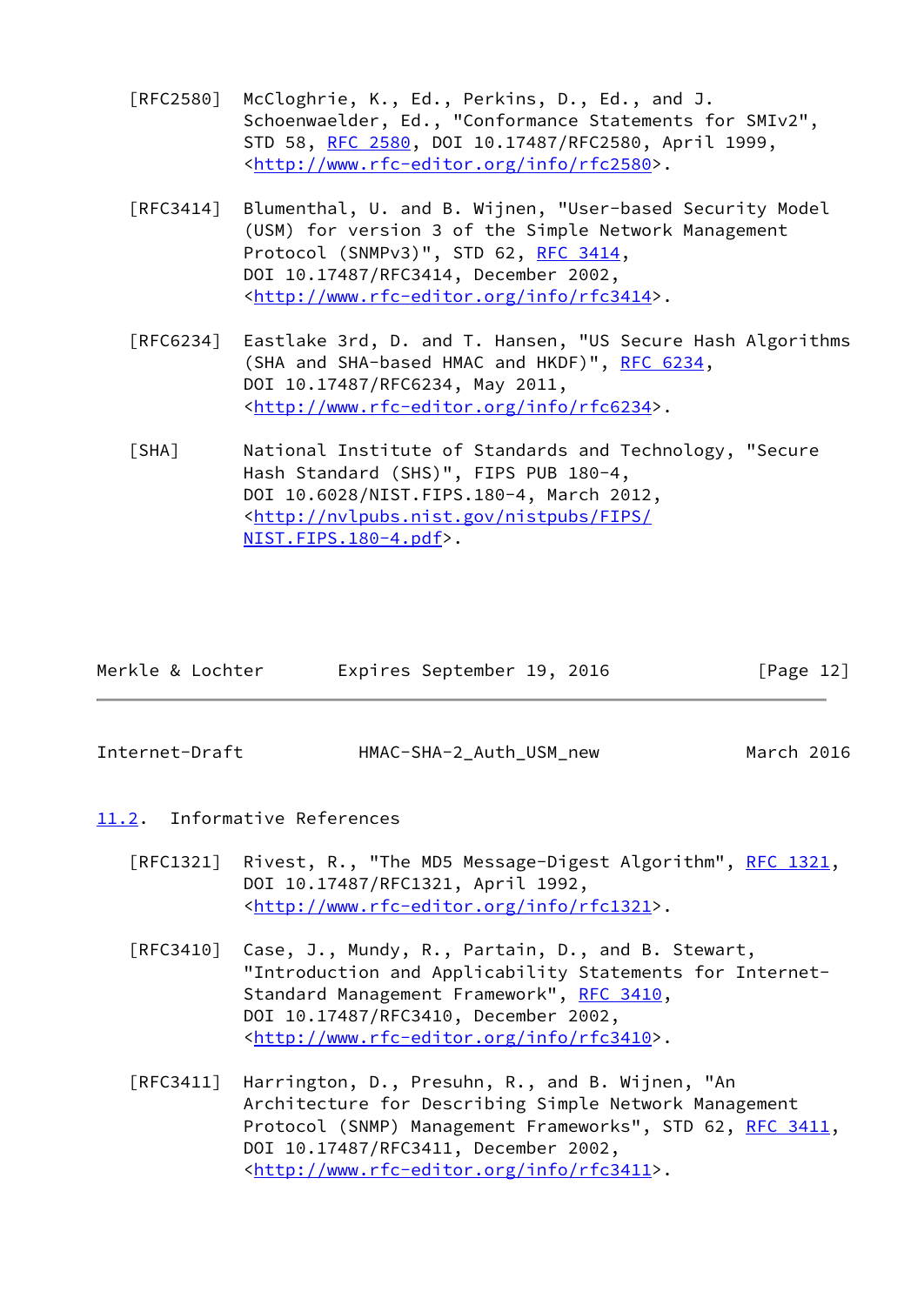- [RFC3417] Presuhn, R., Ed., "Transport Mappings for the Simple Network Management Protocol (SNMP)", STD 62, [RFC 3417](https://datatracker.ietf.org/doc/pdf/rfc3417), DOI 10.17487/RFC3417, December 2002, <<http://www.rfc-editor.org/info/rfc3417>>.
- <span id="page-14-0"></span> [BCK] Bellare, M., Canetti, R., and H. Krawczyk, "Keyed Hash Functions for Message Authentication", Advances in Cryptology - CRYPTO 96, Lecture Notes in Computer Science 1109, Springer-Verlag Berlin Heidelberg, DOI 10.1007/3-540-68697-5\_1, 1996.

Authors' Addresses

 Johannes Merkle (editor) Secunet Security Networks Mergenthaler Allee 77 65760 Eschborn Germany

 Phone: +49 201 5454 3091 EMail: johannes.merkle@secunet.com

| Merkle & Lochter | Expires September 19, 2016 |  | [Page 13] |  |
|------------------|----------------------------|--|-----------|--|
|                  |                            |  |           |  |

Internet-Draft HMAC-SHA-2\_Auth\_USM\_new March 2016

 Manfred Lochter BSI Postfach 200363 53133 Bonn Germany Phone: +49 228 9582 5643 EMail: manfred.lochter@bsi.bund.de